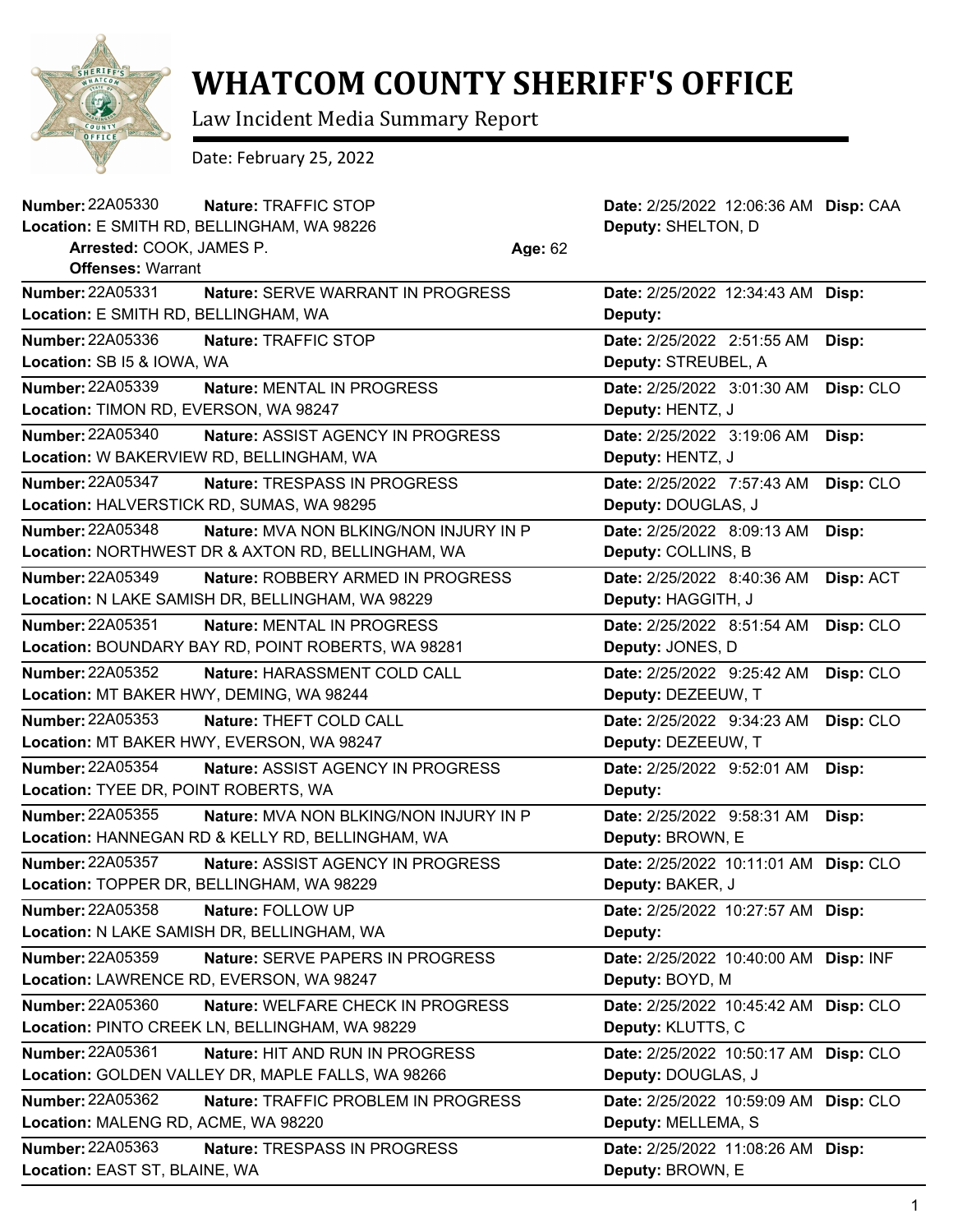| <b>Number: 22A05364</b>                   | <b>Nature: MVA BLOCKING IN PROGRESS</b>          |                | Date: 2/25/2022 11:24:06 AM Disp: CLO |           |
|-------------------------------------------|--------------------------------------------------|----------------|---------------------------------------|-----------|
| Location: PARADISE RD, FERNDALE, WA 98248 |                                                  |                | Deputy: COLLINS, B                    |           |
| Number: 22A05365                          | <b>Nature: MVA BLOCKING IN PROGRESS</b>          |                | Date: 2/25/2022 11:24:25 AM Disp:     |           |
|                                           | Location: BARRETT RD & PARADISE RD, FERNDALE, WA |                | Deputy:                               |           |
| Number: 22A05366                          | Nature: WELFARE CHECK IN PROGRESS                |                | Date: 2/25/2022 11:33:59 AM Disp: CLO |           |
|                                           | Location: SANTA FE TRL, MAPLE FALLS, WA 98266    |                | Deputy: DOUGLAS, J                    |           |
| Number: 22A05367                          | Nature: ALARM AUDIBLE IN PROGRESS                |                | Date: 2/25/2022 11:50:47 AM Disp:     |           |
| Location: HARKSELL RD, FERNDALE, WA       |                                                  |                | Deputy:                               |           |
| <b>Number: 22A05368</b>                   | Nature: FOLLOW UP                                |                | Date: 2/25/2022 11:52:21 AM Disp:     |           |
| Location: Y RD, BELLINGHAM, WA            |                                                  |                | Deputy: HARRIS, S                     |           |
| <b>Number: 22A05369</b>                   | Nature: REQUEST FOR LAW ENFORCEMENT              |                | Date: 2/25/2022 11:55:37 AM Disp:     |           |
| Location: MARIGOLD DR, BELLINGHAM, WA     |                                                  |                | Deputy:                               |           |
| Number: 22A05370                          | Nature: LANDLORD TENANT DISPUTE IN PRO           |                | Date: 2/25/2022 12:00:29 PM Disp: CLO |           |
|                                           | Location: ALDERGROVE RD, FERNDALE, WA 98248      |                | Deputy: JONES, D                      |           |
| <b>Number: 22A05372</b>                   | Nature: HAZARD IN PROGRESS                       |                | Date: 2/25/2022 12:12:16 PM Disp: CLO |           |
| Location: MANLEY RD, BELLINGHAM, WA 98229 |                                                  |                | Deputy: DEZEEUW, T                    |           |
| <b>Number: 22A05373</b>                   | Nature: FOLLOW UP                                |                | Date: 2/25/2022 12:40:34 PM Disp: CLO |           |
|                                           | Location: BIRCH BAY LYNDEN RD, CUSTER, WA 98240  |                | Deputy: BROWN, E                      |           |
| Number: 22A05374                          | Nature: THEFT COLD CALL                          |                | Date: 2/25/2022 11:01:14 AM Disp: CLO |           |
|                                           | Location: PANORAMA DR, POINT ROBERTS, WA 98281   |                | Deputy: BOYD, M                       |           |
| <b>Number: 22A05375</b>                   | Nature: WHATCOMM RECORD IN PROGRESS              |                | Date: 2/25/2022 12:54:11 PM Disp:     |           |
| Location: STEIN HILL LN, CUSTER, WA       |                                                  |                | Deputy:                               |           |
| Number: 22A05378                          | Nature: FOLLOW UP                                |                | Date: 2/25/2022 1:20:04 PM            | Disp: CLO |
| Location: Y RD, BELLINGHAM, WA 98226      |                                                  |                | Deputy: MELLEMA, S                    |           |
| Number: 22A05379                          | Nature: RAPE IN PROGRESS                         |                | Date: 2/25/2022 1:25:33 PM            | Disp:     |
| Location: TWIN CREEK RD, FERNDALE, WA     |                                                  |                | Deputy: JILK, M                       |           |
| Number: 22A05380                          | Nature: TRESPASS COLD CALL                       |                | Date: 2/25/2022 1:23:35 PM            | Disp: CLO |
| Location: KENDALL RD, SUMAS, WA 98295     |                                                  |                | Deputy: BROWN, E                      |           |
| <b>Number: 22A05382</b>                   | Nature: HARASSMENT COLD CALL                     |                | Date: 2/25/2022 1:32:42 PM            | Disp: CLO |
| Location: SOUTH PASS RD, SUMAS, WA        |                                                  |                | Deputy: WRIGHT, M                     |           |
| <b>Number: 22A05384</b>                   | Nature: THEFT COLD CALL                          |                | Date: 2/25/2022 1:52:17 PM            | Disp:     |
| Location: GRAND AV, BELLINGHAM, WA        |                                                  |                | Deputy:                               |           |
| Number: 22A05385                          | Nature: THEFT COLD CALL                          |                | Date: 2/25/2022 1:12:01 PM            | Disp: CLO |
| Location: SAAR CREEK TER, SUMAS, WA 98295 |                                                  |                | Deputy: BOYD, M                       |           |
| Number: 22A05386                          | Nature: BURGLARY IN PROGRESS                     |                | Date: 2/25/2022 2:24:37 PM            | Disp: CLO |
|                                           | Location: NORTHWEST DR, BELLINGHAM, WA 98226     |                | Deputy: YORK, T                       |           |
| <b>Number: 22A05387</b>                   | Nature: SEX OFFENDER REGISTRATION                |                | Date: 2/25/2022 2:25:25 PM            | Disp: CLO |
|                                           | Location: CANTERBURY LN, BELLINGHAM, WA 98225    |                | Deputy: JAMES, J                      |           |
| Number: 22A05388                          | Nature: SERVE WARRANT IN PROGRESS                |                | Date: 2/25/2022 2:25:51 PM            | Disp: CAA |
| Location: GRAND AVE, BELLINGHAM, WA 98225 |                                                  |                | Deputy: HEINRICH, C                   |           |
| Arrested: FEELY, KELLY A.                 |                                                  | <b>Age: 40</b> |                                       |           |
| <b>Offenses: Warrant</b>                  |                                                  |                |                                       |           |
| Number: 22A05389                          | Nature: DOMESTIC PHYSICAL COLD CALL              |                | Date: 2/25/2022 2:26:39 PM            | Disp: CLO |
| Location: ORION WAY, BELLINGHAM, WA 98226 |                                                  |                | Deputy: WRIGHT, M                     |           |
| <b>Number: 22A05390</b>                   | Nature: VEHICLE PROWL COLD CALL                  |                | Date: 2/25/2022 2:46:24 PM            | Disp: CLO |
|                                           | Location: ROEDER AVE, BELLINGHAM, WA 98225       |                | Deputy: WILSON, J                     |           |
| <b>Number: 22A05391</b>                   | Nature: ASSIST CITIZEN IN PROGRESS               |                | Date: 2/25/2022 3:25:58 PM            | Disp: CLO |
| Location: ELDER RD, FERNDALE, WA 98248    |                                                  |                | Deputy: MELLEMA, S                    |           |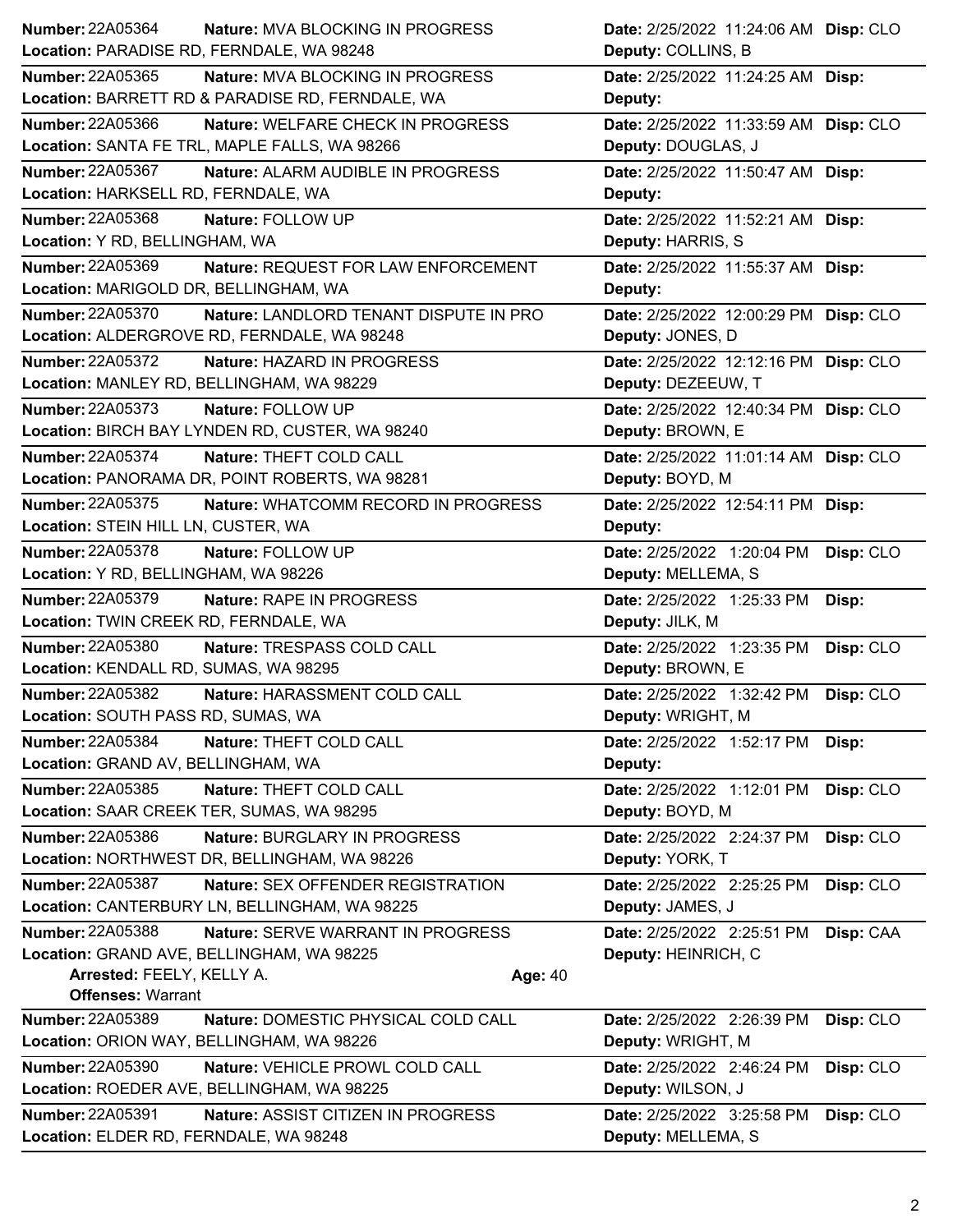| Number: 22A05392<br>Nature: NEIGHBORHOOD DISPUTE COLD CALL        | Date: 2/25/2022 3:54:44 PM<br>Disp: CLO |
|-------------------------------------------------------------------|-----------------------------------------|
| Location: MARINE DR, POINT ROBERTS, WA 98281                      | Deputy: WILSON, J                       |
| Number: 22A05393<br><b>Nature: REFER TO WSP IN PROGRESS</b>       | Disp: CLO<br>Date: 2/25/2022 3:56:36 PM |
| Location: GUIDE MERIDIAN, LYNDEN, WA 98264                        | Deputy: OSBORN, D                       |
| <b>Number: 22A05394</b><br>Nature: SERVE PAPERS IN PROGRESS       | Date: 2/25/2022 4:15:00 PM<br>Disp: INF |
| Location: CRANE HILL RD, EVERSON, WA 98247                        | Deputy: BOYD, M                         |
| <b>Number: 22A05396</b><br>Nature: BURGLARY COLD CALL             | Date: 2/25/2022 4:16:49 PM<br>Disp: CLO |
| Location: BAY VIEW DR, POINT ROBERTS, WA 98281                    | Deputy: JAMES, J                        |
| <b>Number: 22A05398</b><br>Nature: REFER TO OTHER AGENCY IN PROGR | Date: 2/25/2022 4:31:44 PM<br>Disp:     |
| Location: VALLEY HW, DEMING, WA                                   | Deputy:                                 |
| <b>Number: 22A05401</b><br>Nature: MVA INJURY IN PROGRESS         | Date: 2/25/2022 4:54:26 PM<br>Disp:     |
| Location: HALVERSTICK RD, LYNDEN, WA                              | Deputy:                                 |
| <b>Number: 22A05402</b><br>Nature: SUSPICIOUS VEHICLE IN PROGRESS | Date: 2/25/2022 4:57:42 PM<br>Disp: CLO |
| Location: OLSON RD, FERNDALE, WA 98248                            | Deputy: JAMES, J                        |
| <b>Number: 22A05403</b><br>Nature: HIT AND RUN COLD CALL          | Date: 2/25/2022 4:57:50 PM<br>Disp: CLO |
| Location: KOEHN RD, BLAINE, WA 98230                              | Deputy: JAMES, J                        |
| Number: 22A05404<br>Nature: VEHICLE RECOVERY IN PROGRESS          | Date: 2/25/2022 5:03:06 PM<br>Disp: CLO |
| Location: OLD MARINE DR, BELLINGHAM, WA 98225                     | Deputy: WILSON, J                       |
| Number: 22A05405<br>Nature: DOMESTIC PHYSICAL COLD CALL           | Date: 2/25/2022 5:02:09 PM<br>Disp: CLO |
| Location: GUIDE MERIDIAN, BELLINGHAM, WA 98226                    | Deputy: WRIGHT, M                       |
| <b>Number: 22A05406</b><br>Nature: SEX OFFENDER REGISTRATION      | Date: 2/25/2022 5:38:39 PM<br>Disp: CLO |
| Location: LEE CT, BELLINGHAM, WA 98226                            | Deputy: MELLEMA, S                      |
| Number: 22A05410<br>Nature: SHOTS IN PROGRESS                     | Date: 2/25/2022 6:02:36 PM<br>Disp:     |
| Location: CEDARWOOD PL, FERNDALE, WA                              | Deputy: JAMES, J                        |
| <b>Number: 22A05411</b><br>Nature: SUSPICIOUS VEHICLE IN PROGRESS | Date: 2/25/2022 6:04:34 PM<br>Disp: CLO |
| Location: HANNEGAN RD, BELLINGHAM, WA 98226                       | Deputy: HENTZ, J                        |
| <b>Number: 22A05412</b><br>Nature: REQUEST FOR LAW ENFORCEMENT    | Disp: CLO<br>Date: 2/25/2022 7:07:57 PM |
| Location: BENNETT DR, BELLINGHAM, WA 98225                        | Deputy: WILSON, J                       |
| <b>Number: 22A05413</b><br>Nature: SUSPICIOUS CIRCUMSTANCES COLD  | Date: 2/25/2022 7:22:42 PM<br>Disp: CLO |
| Location: ENTERPRISE RD, FERNDALE, WA 98248                       | Deputy: JAMES, J                        |
| Number: 22A05414<br>Nature: DOMESTIC PHYSICAL IN PROGRESS         | Date: 2/25/2022 7:36:36 PM<br>Disp: CLO |
| Location: IVY CT, MAPLE FALLS, WA                                 | Deputy: WRIGHT, M                       |
| Number: 22A05415<br>Nature: VANDALISM COLD CALL                   | Date: 2/25/2022 7:33:12 PM<br>Disp: CLO |
| Location: KENDALL RD, SUMAS, WA 98295                             | Deputy: WRIGHT, M                       |
| Number: 22A05416<br>Nature: CIVIL PROBLEM IN PROGRESS             | Date: 2/25/2022 7:51:57 PM<br>Disp: CLO |
| Location: BIRCH BAY LYNDEN RD, CUSTER, WA 98240                   | Deputy: JAMES, J                        |
| Number: 22A05419<br>Nature: SUSPICIOUS PERSON COLD CALL           | Date: 2/25/2022 8:11:35 PM<br>Disp: CLO |
| Location: CIMARRON WAY, MAPLE FALLS, WA 98266                     | Deputy: MELLEMA, S                      |
| <b>Number: 22A05420</b><br>Nature: SERVE WARRANT IN PROGRESS      | Date: 2/25/2022 8:31:28 PM<br>Disp: CAA |
| Location: KENDALL RD, MAPLE FALLS, WA 98266                       | Deputy: MELLEMA, S                      |
| Arrested: HADDOCK, JASON A.<br>Age: 46                            |                                         |
| <b>Offenses: Warrant</b>                                          |                                         |
| <b>Number: 22A05422</b><br>Nature: FOLLOW UP                      | Date: 2/25/2022 8:37:02 PM<br>Disp:     |
| Location: BIRCH BAY DR, BLAINE, WA                                | Deputy: JAMES, J                        |
| <b>Number: 22A05425</b><br>Nature: ALARM AUDIBLE IN PROGRESS      | Disp: CLO<br>Date: 2/25/2022 9:17:21 PM |
| Location: GUIDE MERIDIAN, BELLINGHAM, WA 98226                    | Deputy: SHELTON, D                      |
| <b>Number: 22A05426</b><br>Nature: FOLLOW UP                      | Date: 2/25/2022 9:26:47 PM<br>Disp:     |
| Location: N FOREST ST, BELLINGHAM, WA                             | Deputy: STREUBEL, A                     |